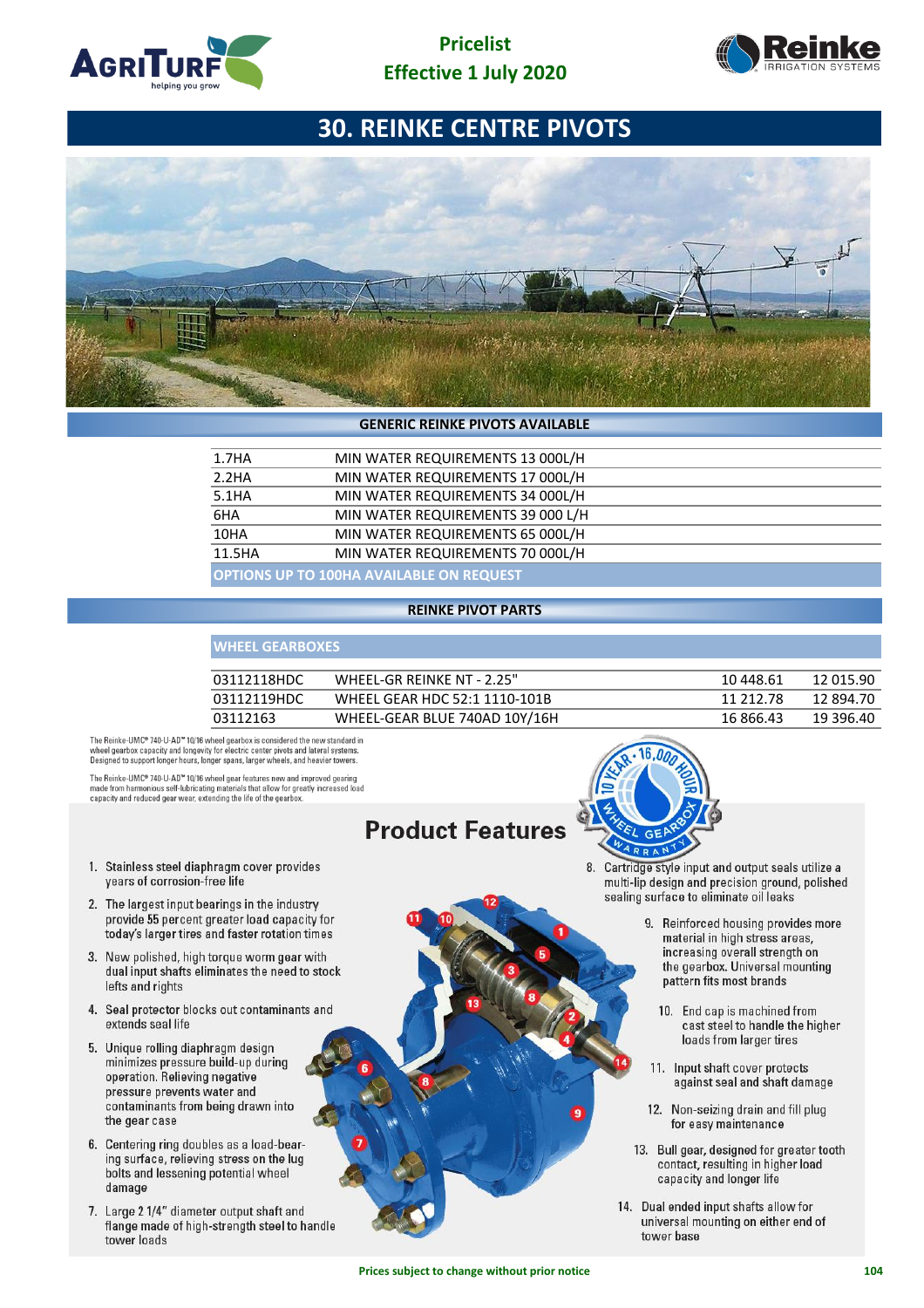





03112109 TOW-ABLE 50:1 GEARBOX DRIVE ASSY-TNT #10140-101A 16 984.70 19 532.40

# **TOWER BOXES**

**TOWABLE GEARBOXES**

|                                                             | 03142648U                         | <b>TOWER BOX A-US MOTOR</b>                |                    | 7948.26            | 9 140.50  |
|-------------------------------------------------------------|-----------------------------------|--------------------------------------------|--------------------|--------------------|-----------|
|                                                             | 03142649U                         | <b>TOWER BOX B-US MTR</b>                  |                    | 9793.39            | 11 262.40 |
|                                                             | 03142650U                         | <b>TOWER BOX C-US MTR</b>                  |                    | 6 481.65           | 7453.90   |
|                                                             |                                   | <b>TOWER BOX A</b>                         | <b>TOWER BOX B</b> | <b>TOWER BOX C</b> |           |
| <b>High Torque Drive Couplers</b><br>• Pin centering design | <b>HIGH TORQUE DRIVE COUPLERS</b> |                                            |                    |                    |           |
| • Heavy duty urethane puck                                  | 03112454                          | REINKE STANDARD COUPLER-HI TORQUE DRIVE    |                    | 457.74             | 526.40    |
|                                                             | 03112459                          | COUPLER-HI TORQ 1"RNDX7/8"SQ               |                    | 431.74             | 496.50    |
|                                                             |                                   |                                            |                    |                    |           |
|                                                             | <b>CENTRE DRIVES</b>              |                                            |                    |                    |           |
|                                                             | 03112255HDC                       | GEARMOTOR-STANDARD 40:1 W/TP               |                    | 14 477.22          | 16 648.80 |
|                                                             | 03117769HDC                       | GEARMOTOR-HIGH-25:1-W/TP                   |                    | 12 844.96          | 14 771.70 |
|                                                             |                                   |                                            |                    |                    |           |
|                                                             | <b>RUBBER TIRES &amp; WHEELS</b>  |                                            |                    |                    |           |
|                                                             | 03142222G                         | 14.9X24 GALVANIZED RIGHT HAND WHEEL & TIRE |                    | 21 219.04          | 24 401.90 |
|                                                             | 03142231G                         | 14.9X24 GALVANIZED LEFT HAND WHEEL & TIRE  |                    | 21 219.04          | 24 401.90 |
|                                                             |                                   |                                            |                    |                    |           |
|                                                             | <b>GASKETS &amp; SEALS</b>        |                                            |                    |                    |           |
|                                                             | 03111197                          | <b>GASKET-6" PIVOT TRIPLE LIP</b>          |                    | 95.39              | 109.70    |
|                                                             | 03111176                          | <b>GASKET-8" TRIPLE LIP-REINKE</b>         |                    | 475.48             | 546.80    |
|                                                             | 03111676                          | SEAL-V RING 4-1/2" ID                      |                    | 197.50             | 227.12    |
|                                                             | 03111696                          | SEAL-V RING 6" ID                          |                    | 164.43             | 189.10    |
|                                                             | 03111694                          | SEAL-V RING 6" ID SPL                      |                    | 273.22             | 314.20    |

03111697 SEAL-V RING 6-5/8" ID 108.17 124.40 03111695 SEAL-V RING 6-5/8" ID SPL 158.52 182.30

#### **Reinke V-Ring Seal**

The Reinke patented, exclusive V-Ring Seal with its non-intrusive properties, leaves a smooth, almost seamless joint inside the pipe drastically reducing the friction loss. Friction loss can occur when systems using a T-type flanged gasket (T-gasket) protrudes into the water flow of a system's pipe by as much as 3/8 inch. The V-Ring Seal also provides a stronger flange-to-flange pipe connection.

With this flange-to-flange connection, the V-Ring Seal is not exposed to harmful UV rays from sunlight, which can cause deterioration of the plastic gaskets commonly used by competitors. This deterioration in combination with the continued stress on T-gaskets will eventually cause the flanged connection to leak and reduce water application uniformity, efficiency, and may require expensive replacement over the life of the system. The Reinke V-Ring Seal carries a 25 year warranty and likely will never need replacing.

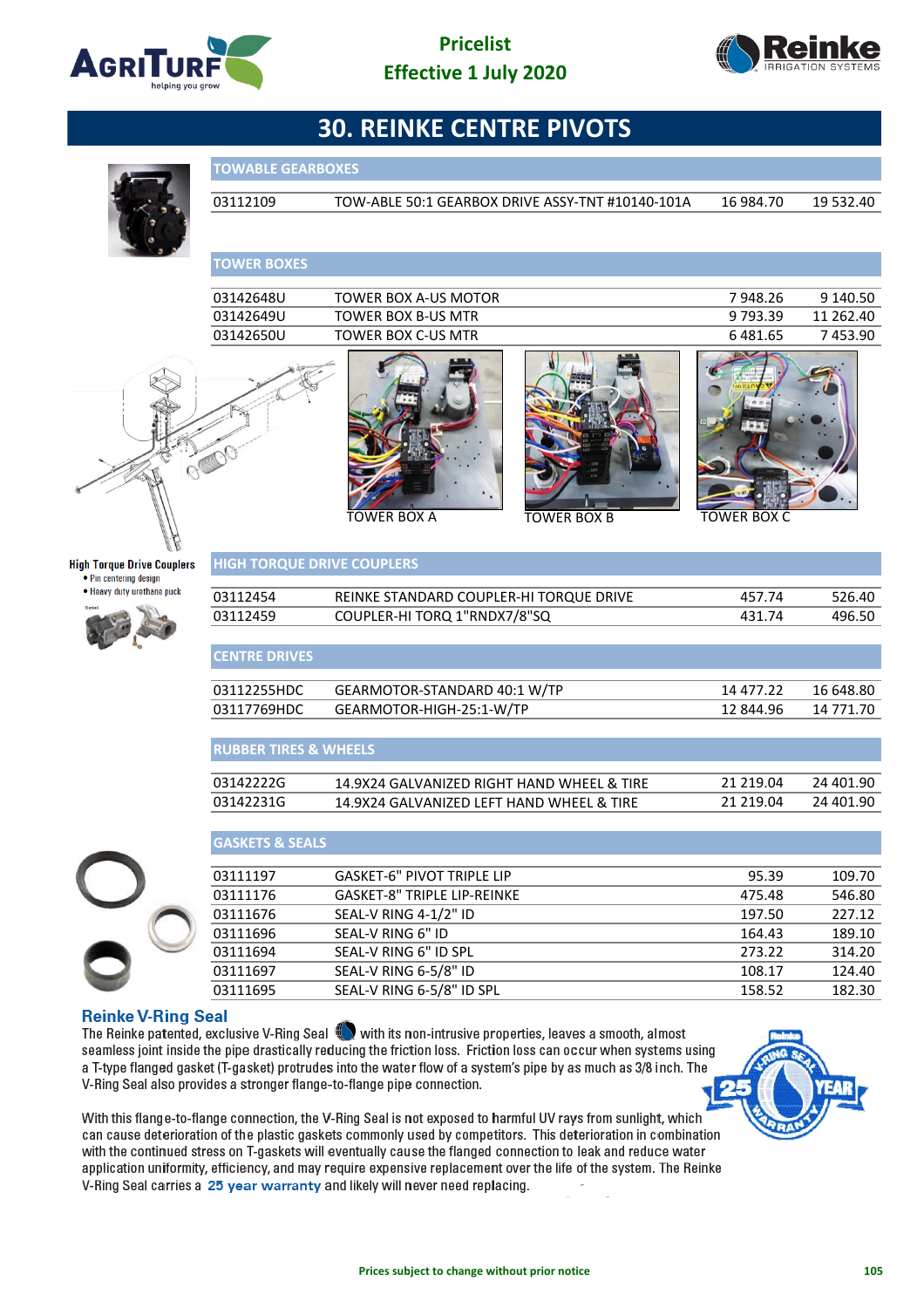



| <b>WATER HOSE &amp; CLAMPS</b> |  |  |  |
|--------------------------------|--|--|--|
|--------------------------------|--|--|--|

| 03111710 | SPAN BOOTS HOSE-WATER MINI 4-1/2 ID X 12 | 921.39   | 1 059.60 |
|----------|------------------------------------------|----------|----------|
| 03113549 | CLAMP-T-BOLT-4 1/2" HOSE ASY M           | 207.04   | 238.10   |
| 03111709 | SPAN BOOTS HOSE-WATER 6-5/8 ID X 12      | 1 034.96 | 1 190.20 |
| 03113550 | CLAMP T-BOLT 6-5/8 HOSE ASY EA           | 211 74   | 243.50   |
|          |                                          |          |          |



| <b>I PRESSURE GAUGES</b> |                                          |          |          |
|--------------------------|------------------------------------------|----------|----------|
| 03141730                 | 0-60 WATER PRESSURE GAUGE WITH FITTINGS  | 1 132.00 | 1 301.80 |
| 03141704                 | 0-100 WATER PRESSURE GAUGE WITH FITTINGS | 1 132.00 | 1 301.80 |

# 

**FUSES**

| 03110813 | 4 AMP. UL CCMR. TIME DELAY FUSE  | 184.52 | 212.20 |
|----------|----------------------------------|--------|--------|
| 03112811 | 6 AMP. UL CCMR. TIME DELAY FUSE  | 188.35 | 216.60 |
| 03110880 | 20 AMP. UL CCMR. TIME DELAY FUSE | 188.09 | 216.30 |
|          |                                  |        |        |



## **MACROMATIC TIMER**

| 03110661              | EAGLE 60-SEC PERCENTAGE TIMER | 2 578.52 | 2965.30 |
|-----------------------|-------------------------------|----------|---------|
| Eagle Signal Controls |                               |          |         |

**CONTRACTORS & OVERLOADS**

**20 MIN TIMERS**

**VOLTMETER**

Eagle 60 Second Percentage Timer<br>This Eagle 60 Second Percentage Timer regulates the revolution time of your irrigation system. Used in<br>the RPM Basic & RPM Basic with Tower A/R panels, as well as the legacy Reinke gray pan

| 14088<br>በ31 | TIMER-OVER WATERING 20 MIN | 918.61 | ገበ6 . |
|--------------|----------------------------|--------|-------|



| 03113700               | <b>BASIC AUTOREVERSE CONTROLLER</b> | 8 184.87 | 9412.60     |
|------------------------|-------------------------------------|----------|-------------|
| 03114028               | <b>B&amp;J USA CONTRACTOR</b>       | 1 142.61 | 1 3 1 4 .00 |
|                        |                                     |          |             |
|                        |                                     |          |             |
| <b>PRESSURE SWITCH</b> |                                     |          |             |
|                        |                                     |          |             |

03140991D SQUARE D MAIN CONTROL PANEL REVERSING CONTRACT 6 552.61 7 535.50<br>03113700 BASIC AUTOREVERSE CONTROLLER 8 184.87 9 412.60

| 03140978 | PRESS SW-RPM-BASIC-BARKSDALE | 5 2 7 5 2 2 | 6.066.50 |
|----------|------------------------------|-------------|----------|
| 03143201 | SWITCH, 15.3 BARKSDALE PRESS | 5 819.30    | 6 692.2Ր |
|          |                              |             |          |

| <u>IVYETIVILILINI</u> |                       |          |         |
|-----------------------|-----------------------|----------|---------|
|                       |                       |          |         |
| 03112691              | VOLTMETER 0-600 VOLTS | 1 473.74 | 1694.80 |
|                       |                       |          |         |
|                       |                       |          |         |
| I MICRO SWITCHES'     |                       |          |         |



| 031125684 | MICRO SWITCH, SHORT ARM WITH NYLON ROLLER | 2 013.13 | 2 315.10 |
|-----------|-------------------------------------------|----------|----------|
|           |                                           |          |          |

| <b>IMOUNTING HARDWARE</b> |                         |          |               |  |
|---------------------------|-------------------------|----------|---------------|--|
| 038101                    | 3/4"MXHB GALV U-PIPE    | 158.52   | 182.30        |  |
| 03111172                  | 3/4" 250' ROLL PVC HOSE | 2 815.04 | 3 2 3 7 . 3 0 |  |
| 038266                    | 3/4" MXHB PVC FITTING   | 15.22    | 17.50         |  |
| 032511                    | 1" SCREW CLAMP          | 18.00    | 20.70         |  |
| 032519                    | 11/16" OETIKER CLAMP    | 6.17     | 7.10          |  |